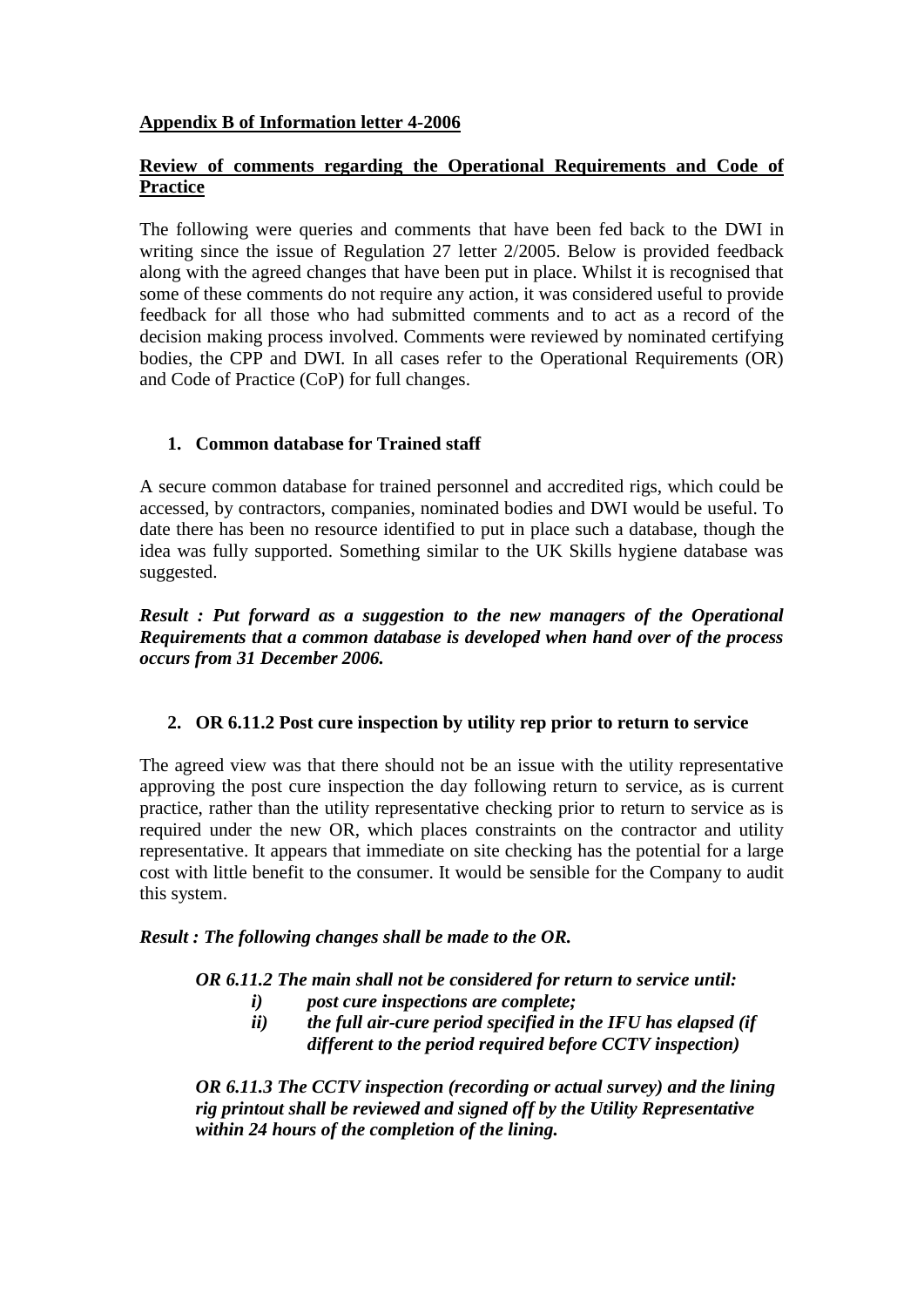## **3. Necessity to relay following identification of water damage**

Prior to the new OR it was possible for a contractor to attempt to clean and reline following severe water damage. Expert opinions on this matter differed. Some consider that cleaning and relining is practical, with little risk if the utility representative adequately checks the quality of the cleaning and that there are no mixing issues. Others believe it would not be considered good due diligence if subsequent damage and potential sloughing of lining occurred. Having reviewed the OR (6.12) there is no statement of a requirement to relay following severe water damage. The CoP (4.18.6&7) states that it is 'best dealt with by excavation and replacement with a suitable make up piece'. It does not state that cleaning and relining is prohibited. This implies that a contractor can clean and relay in agreement with the utility representative but it is at the companies risk.

*Result : Removal of the statement that longer sections will need to be re-laid from CoP 4.18.6&7. Replace with 'may need to be re-laid'. It is communicated that cleaning and relining following severe water damage is not prohibited, however the company must identify and address the potential risks and decide on the appropriate course of action. Whatever the rectification method conducted must be agreed with the utility representative.* 

## **4. Requirement to relay following release of heating fluid.**

Some companies use food grade oil or water containing a food grade anti-freezing agent. This would remove the need to relay contaminated pipes. This would seem a sensible way of minimising risk. There is still the need to ensure that any release of heating fluid does not affect the lining.

*Result : The following changes shall be made to the OR. Replacement of OR 3.4:4 as it currently stands that any damage to the umbilical results in the main being relaid with the following:*

*OR 3.4: 4 All umbilicals shall be used only with food grade oil or water containing a food grade anti-freezing agent. The utility representative should ensure that any release of heating fluid does not affect the lining.*

## **5. Further research work to ensure mixing is adequate.**

Mixing was reported as being an issue with some rapid setting linings. Research was requested via a previous letter to contractors and manufacturers (Appendix C) to fill a gap in understanding.The DWI has only been made aware of one manufacturer having conducted work. Feedback from experts is that it constitutes a breach of Regulation 27 unless a company has written evidence that mixing is adequate.

*Result : After 1 January 2007 it constitutes a breach of Regulation 27 if a company lines without written evidence that mixing and spin up is adequate (see Information letter).*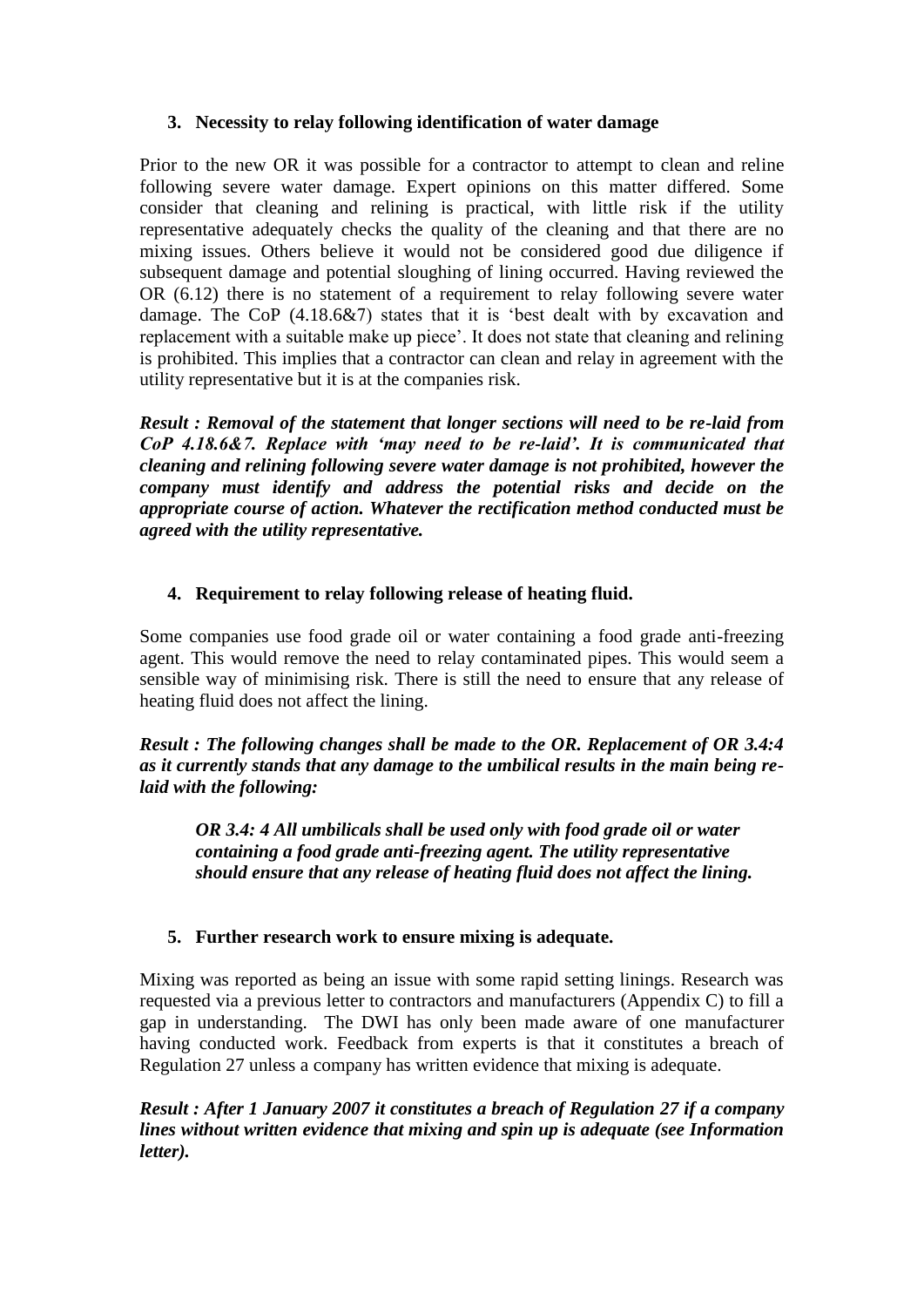*OR 3.5: Change to - In-line mixers shall be approved by a Nominated Certifying Body for use with the resin material being applied. Documentary evidence of satisfactory mixing in the in line mixer shall be available*

# **6. Recognised Fitters length of training required.**

OR 1.3 defines a recognised fitter and supporting information was subsequently provided on behalf of DWI. Only one view was given (6 months)

*Result : A 6 month traineeship would seem practical for someone with the appropriate background and experience. This will be incorporated into the guidance document.*

# **7. Mechanism to appoint recognised fitters**

OR 1.3 defines a recognised fitter and supporting information was subsequently provided on behalf of DWI. Only one view was given (3 years)

*Result : Three years working with the rigs to become a recognised fitter at the outset of the OR, as without a recognised fitter it is impossible to become trained. This will be incorporated into the guidance document.*

## **8. Specifications on lining operatives ID cards**

What is specified on the ID cards in terms of rig is not specified in OR. Suggestions were made on the appropriate level of information to be provided. It is recognised that the training required for one rig and material may be similar to that required for another material and rig. However it has been highlighted that this is not always the case as some materials require specific training. Training is therefore designated as specific to a particular rig type and material type. Training can only be considered transferable to another rig type and material type following consultation with a nominated certifying body who will make an assessment based on the relevant training requirements. If the nominated body considers that training is not transferable then appropriate training as determined by the nominated body must be completed.

## *Result : What is specified on the ID cards is stated in Appendix B4*

*In addition add - Training can only be considered transferable to another rig type and material type following consultation with a nominated certifying body who will make an assessment based on the relevant training requirements. If the nominated body considers that training is not transferable then appropriate training as determined by the nominated body must be completed.*

## **9. Retention of paperwork OR section 7 : 7**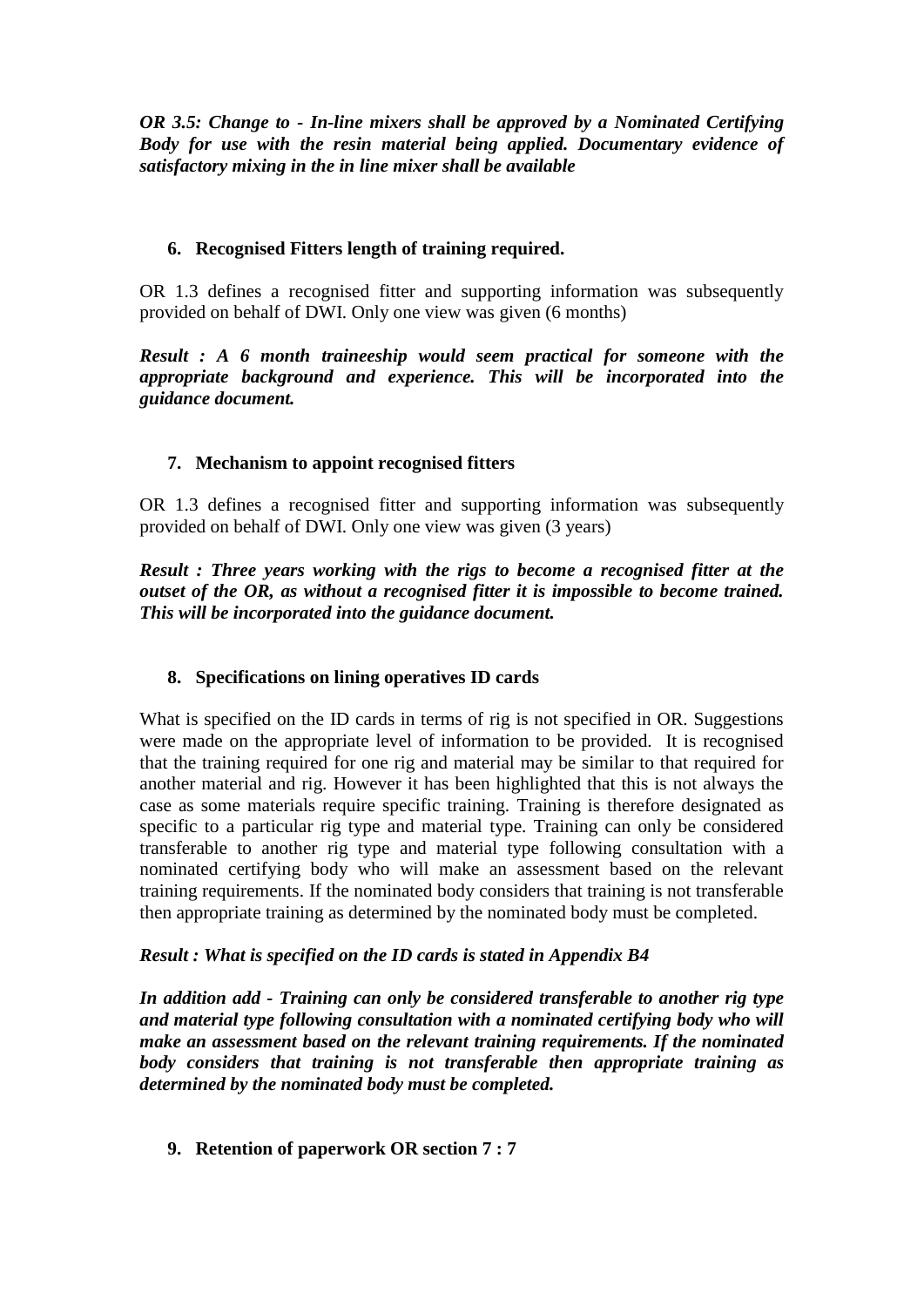This has been interpreted as retention period from when the lining was conducted.

*Result : Change to OR for clarification*

*OR Section 7 : 7 The water undertaker shall retain all paper lining records (including printouts) for two years from the date of lining, or for the period of the lining contract, whichever is the longer.*

### **10. OR 3.2.5 change to length of hose**

Shortening of hoses is a periodic maintenance requirement and does not have a significant impact on rig performance. There is therefore no need to inform the nominated certifying body when this is conducted.

*Result : Removal of reference to length of hose requirement from the OR, but maintaining the requirement for notification upon hose diameter/configuration changes.*

### **11. CoP 3.2.2 Umbilical line**

CoP states umbilical should contain a heating line whereas OR 2.1 and 3.4 require the need for a heated line if in IFU. Variety of views given by experts on the need for a heated line but as the need is covered in the IFU it has been agreed that this should be the primary requirement. If a heated umbilical in not used, the material test conditions must replicate the lowest temperature likely at the time of application. There will be temperature loss in the hose so a worst case calculation of heat loss from lowest temperature batch tank is required and test conditions must be at this lowest output temperature, assuming the longest umbilical and lowest *in-situ* temperature.

*Result : Change of CoP 3.2.2 for consistency to agree with a requirement for a heated umbilical only when required in the IFU for that material. Inform CPP to check this when approving material.*

#### **12. OR 6.12 overcoating with a different resin.**

OR 6.12.3 states that overcoating should only be carried out using the same resin material. Expert feedback questions whether there is the evidence that materials will bond and suggests a small risk of blistering of lining due to exotherm of the new lining and risks about compatibility between different lining types. It was therefore felt overcoating should only be conducted where written evidence from the manufacturers states that this has been investigated and no risks identified.

#### *Result : Change OR 6.12.3*

*OR 6.12.3 Over-coating shall only be carried out using the same resin material, unless the lining manufacturer has conducted tests to confirm compatibility*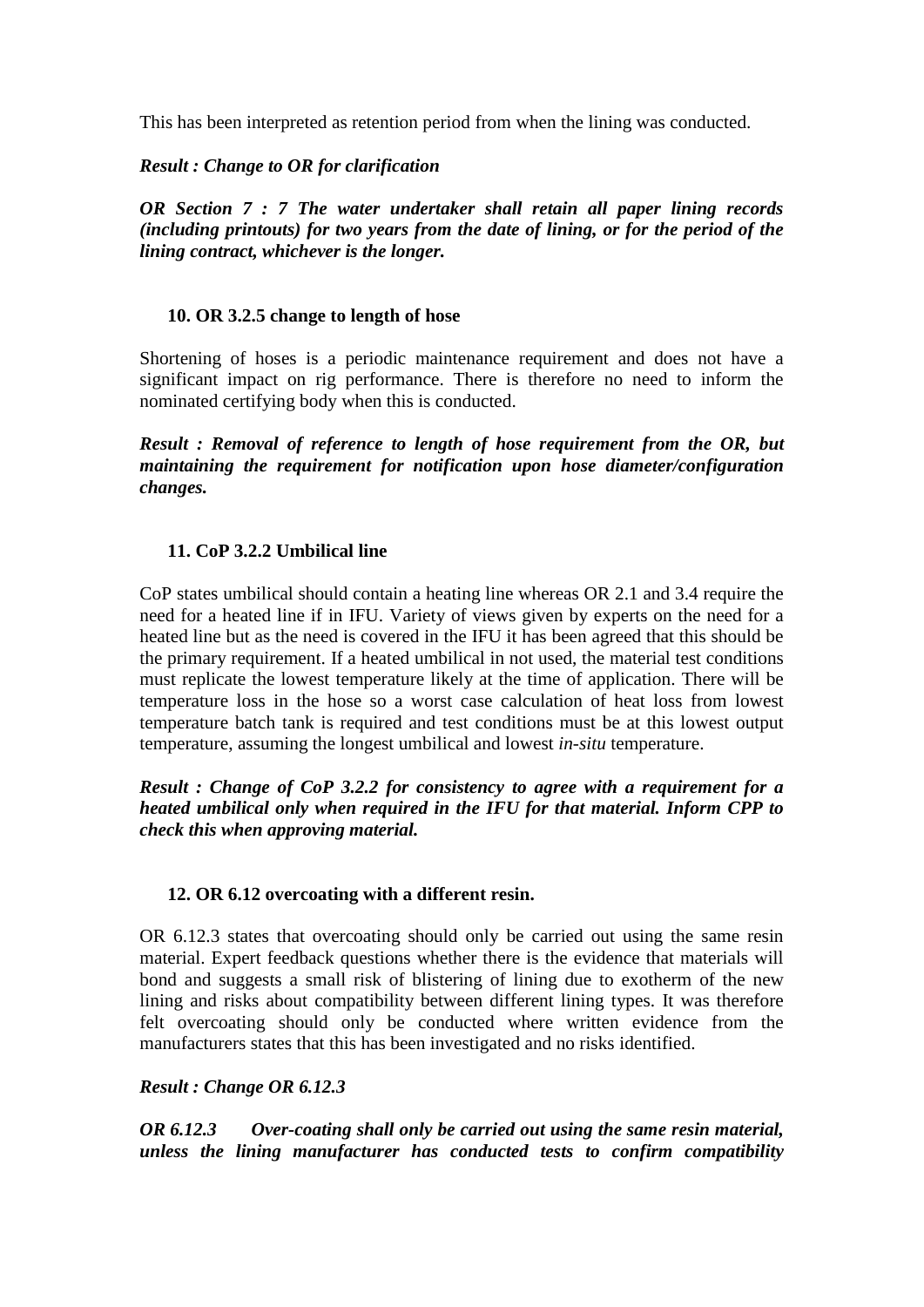*between the specific linings which are then stated in the approved lining IFU. Inform CPP to check this when approving material.*

### **13. Increased range of water quality testing.**

Testing is now required for chlorine, taste, odour, appearance, coliforms, *E. coli* and turbidity. All of the parameters could be affected by the lining or associated work on the distribution system. Feedback was positive for inclusion of all these parameters, though there was a comment regarding the source of any turbidity, which it is recognised may be caused due to disturbance of the distribution system. It is important that all parameters meet the standards before the main is accepted and it was recognised that a company would wish to satisfy itself that there had been no deterioration in the quality of water from work on its distribution system.

### *Result : No change to OR*

### **14. Replace fittings following use**

Industry practice seems to be to retain fittings where feasible (e.g. hydrants). Feedback noted potential hygiene and discolouration risks, though no specific lining risks. It was considered that the hygiene group should include some guidance in the updated hygiene document. Reference to specific items could then be removed from the CoP.

#### *Result : Pass request to the Water UK hygiene group to make a decision.*

#### **15. Stop taps to be closed where possible**

CoP 4.2 states to close stop taps where possible. CP 4.7 states stop taps shall be closed. The majority of feedback stated that they should be closed, though one person noted that this was not always possible in practice. On balance it was considered sensible to aim to close all stop taps to minimise risk of consumers drawing contaminated water

#### *Result : Change of CP 4.2 to close all stop taps.*

## *CP 4.2 Include location and closure of all stop taps.*

## **16. Pipe clearance**

CP 4.7 requires pipe clearance sufficient to allow end caps to be fitted. Best practice guidance suggests 150mm. All feedback agrees 150mm is most appropriate.

#### *Result : Change of CP 4.7 to 150 mm minimum*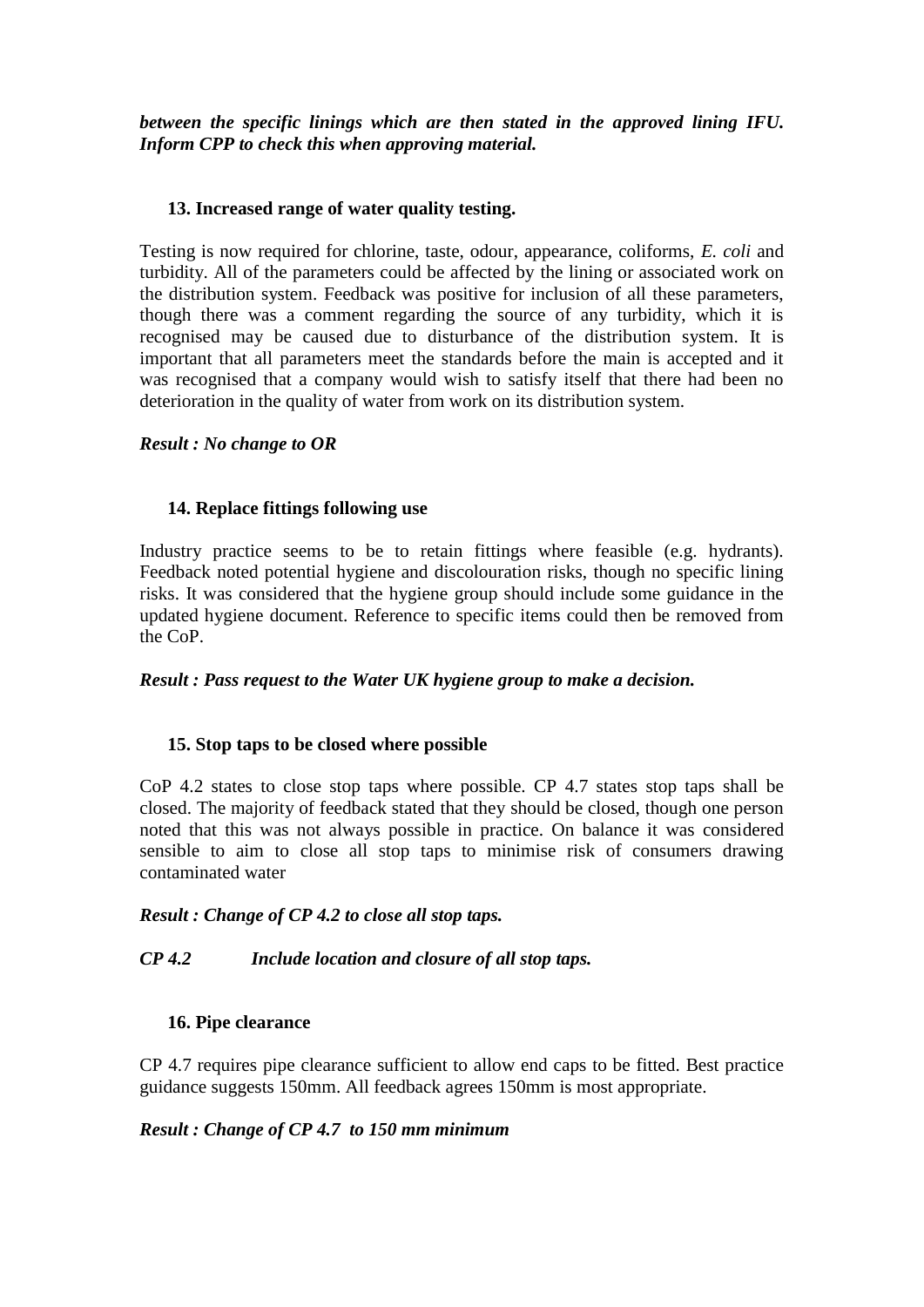*CP 4.7 ii) the depth excavated beneath the pipe invert shall be a minimum of 150mm and sufficient to allow secure end caps to be fitted and prevent contamination of the pipe.*

# **17. CCTV cleaning**

CP 4.15 requires CCTV equipment and cables to be clean on insertion with no mention of disinfection. Feedback did not suggest any problem with the equipment when disinfecting with a spray or sponge containing chlorine. While it was not considered a likely cause of contamination as it was pre-disinfection, it was seen as good practice to disinfect CCTV equipment.

## *Result : Change CoP to include a reference to disinfection*

*CoP 4.15 Site hygiene is important at this stage to avoid contamination of the pipe interior. CCTV equipment including cables shall therefore be clean on insertion It is good practice to disinfect CCTV equipment and cables with 1000 mg/l free chlorine upon insertion to the main.*

## **18. Relaxation of disinfection of fittings.**

The CoP does not mention the concentration that fittings are to be disinfected. As the hygiene guidance notes are being updated based on scientific knowledge it is sensible these cover this issue, however from feedback it seems sensible to stipulate 1000mg/l chlorine for disinfecting fittings which would fit with industry best practice. This will be fed back to the hygiene group. There may be a need to adapt CoP 4.17 to take account of new disinfection techniques when the hygiene document has been updated.

*Result : Feedback to hygiene group to stipulate concentration to be used and change CP 4.17.* 

*CP 4.17 The main shall be pieced up using suitable couplings that have been disinfected in 1000 mg/l free chlorine.* 

#### **19. Use of hydraulic pumps**

Document currently covers the requirement of the pump operation and performance (Appendix C), therefore different pumps could be used if they meet the criteria. Feedback, where given, was in agreement with this as long as they had appropriate failsafe.

#### *Result: No change to OR or CoP*

#### **20. Curing start time.**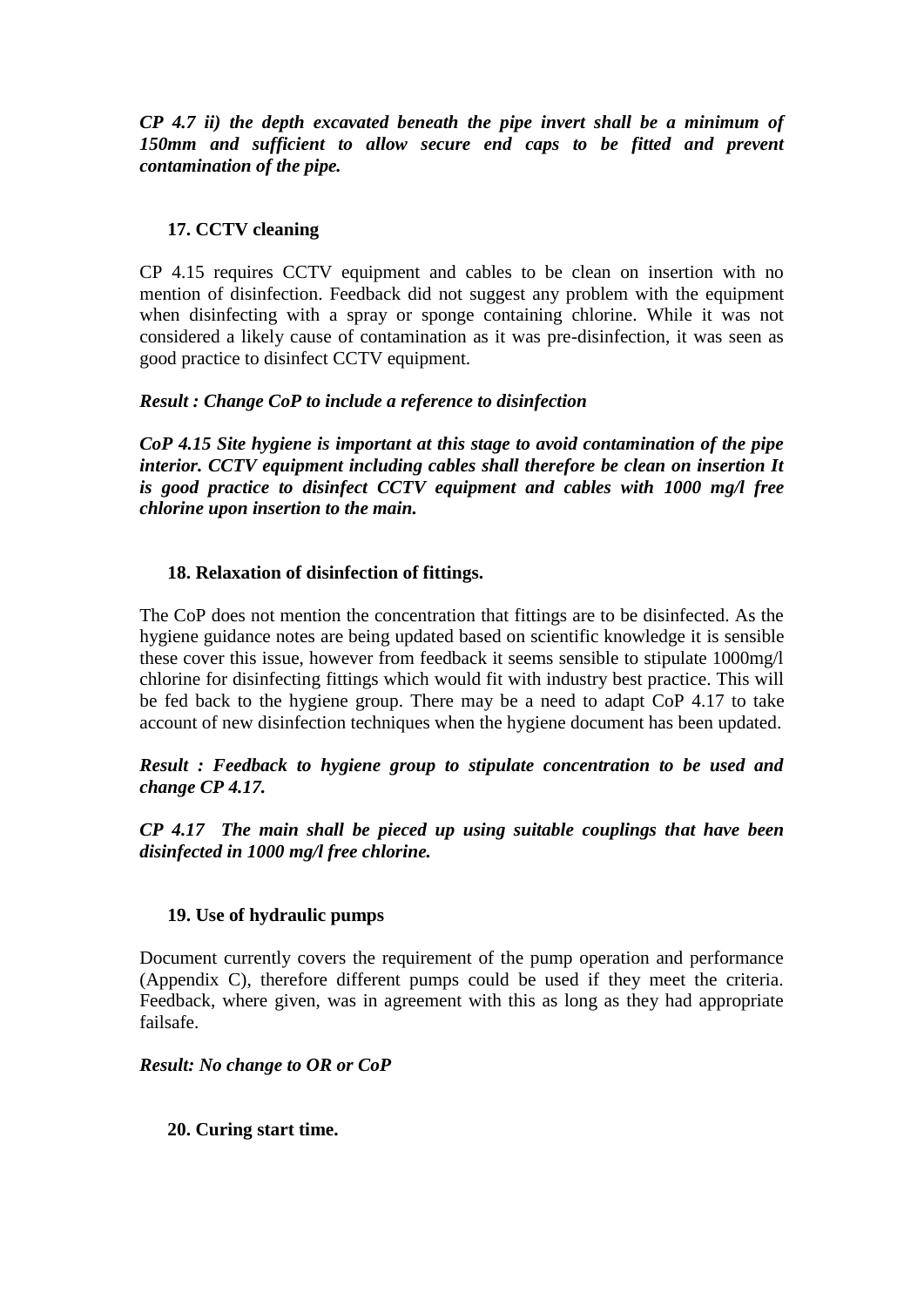Defining cure start time. It was suggested this was when the lining machine comes out of the main and feedback agreed with this. This fits with OR 6.10

## *Result: Update Appendix E and resin lining record to ensure consistency*

## *Appendix E Cure start time (from exit of machine from pipe)*

### **21. Curing time finish**

Defining cure finish time. It was suggested this was when the disinfection occurred and also when the post cure inspection occurred, which is what is stated in OR 6.10.

### *Result: Update Appendix E and resin lining record to ensure consistency*

*Appendix E Cure start finish (when post cure inspection is conducted)*

### **22. Query regarding the water quality test on the record lining sheet.**

There was a suggestion the record would only record the chlorine result and not the microbiology tests. Although it could not be completed at the same time, feedback stated that the record sheet should record that all results were satisfactory, though at the appropriate time. It should not be assumed that results are satisfactory and corrected later if microbiology results are not clear.

## *Result: Update lining record to make it clear it is for all samples*

*Resin Lining Record Water Quality Sample (chlorine, turbidity, appearance, taste, odour, coliform, E. coli)*

## **23. Shut down of of rig**

Appendix C 6.3 states the rig must abort by shutting down immediately, or shut down in a controlled manner. All expert feedback states that shutdown must be automatic, though some feedback additionally suggests the need for the operator to have the option to shut down in addition if appropriate.

### *Result: Change OR Appendix C to be clear. This has involved removing the option to abort in a controlled manner.*

*OR Appendix C 6.3 (p. 33) Any reading that exceeds 10% tolerance shall produce an audible alarm that would be obvious to the Approved Contractor and shall cause the lining to be automatically aborted. Linings must be automatically aborted by the rig shutting down immediately.*

#### **24. 95% of mix ratios measured shall be within 5% of required mix ratio**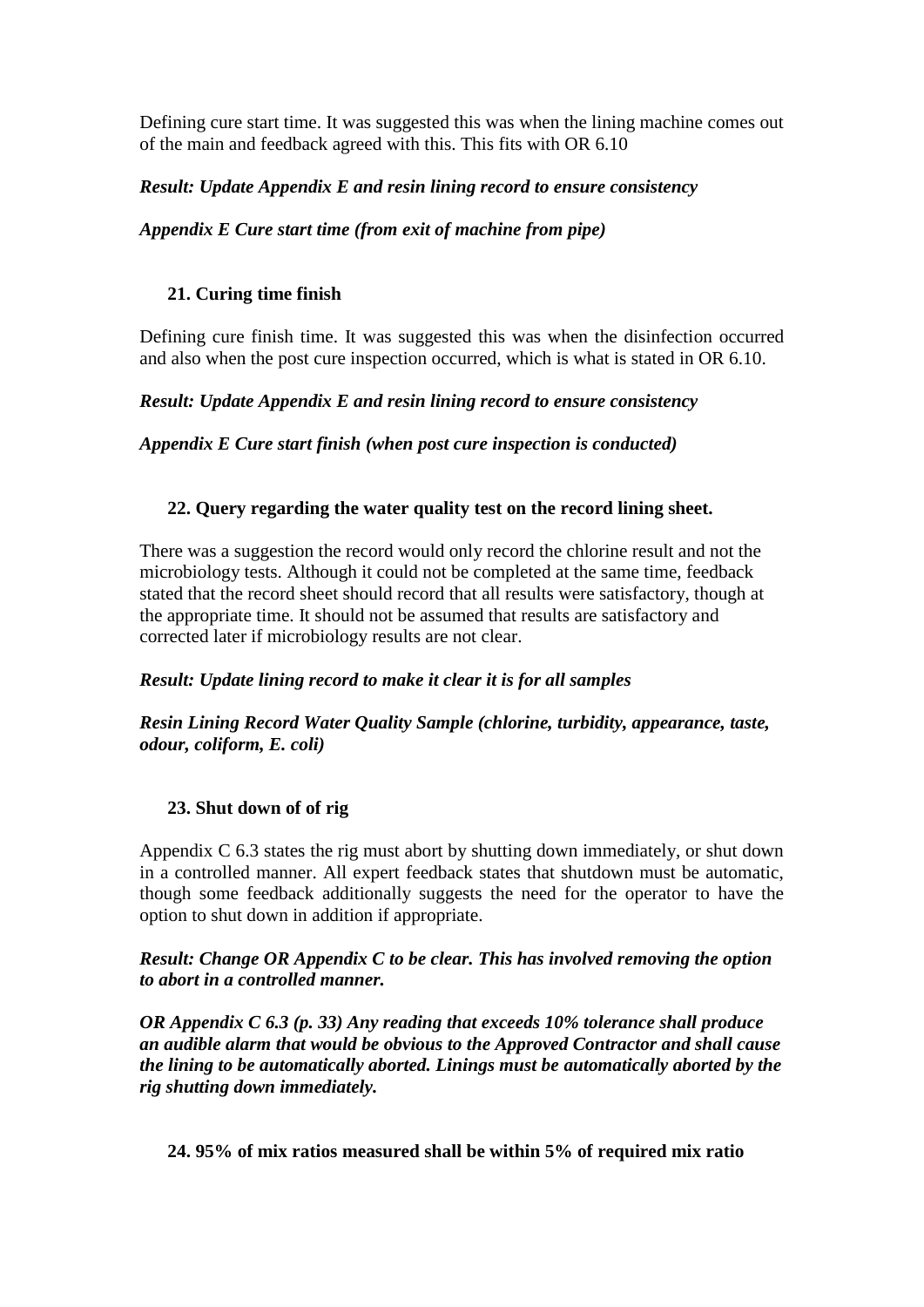Feedback states that 95% of mix ratios must be within 5% and 100% within 10% for the whole lining. When to abort is up to the contractor/company. The term desirable covers the alarms only and the contractor needs a way of assessing the 95% criteria

#### *Result: Add in detail to make clear*

*OR Appendix C 6.3 (p. 33) : Within an acceptable lining, 95% of mix ratios measured (not recorded) during the entire length of main by the monitoring system shall be within 5% of the required mix ratio and 100% shall be within 10%. It is desirable that appropriate alarms that would be obvious to the Approved contractor be given if the 95% criterion is not met.* 

### **25. Thermal printer output is not considered durable**

One company has downloaded info to a disc for the client to print out. This seems acceptable but it is up to each contractor to ensure records stay for the length of time required

#### *Result: No change to OR*

### **26. Manufacturer suggests 3 compressed air filters is not possible**

Manufacturer states three filtering devices to prevent contamination is impossible to achieve. Feedback suggested the need for expert input so that air filter performance is specified by level of contaminants passed by the filter, not the number of filters.

#### *Result : Expert advice required on appropriate level of contaminants.*

## **27. Performance of high build**

Problems with lining quality of high build products, especially with small diameter mains. Decision required on whether overcoating is acceptable to achieve a desired effect. Expert feedback is that any overcoating with the same material will not affect water quality as long as the IFU has confirmed bonding between materials when overcoating, though it may affect the length of time the lining lasts, which is not a water quality issue. This issue is to be highlighted when the industry takes over, as it is an issue of lining quality not drinking water quality.

#### *Result : No action currently. Feed input into industry*

## **28. Flushing period**

Suggestion to remove the one hour flushing period. This originally related to cement lining and later to leaching of organics from epoxy lining. Newer products may not need the same amount of flushing. Reduction could be done from the perspective of